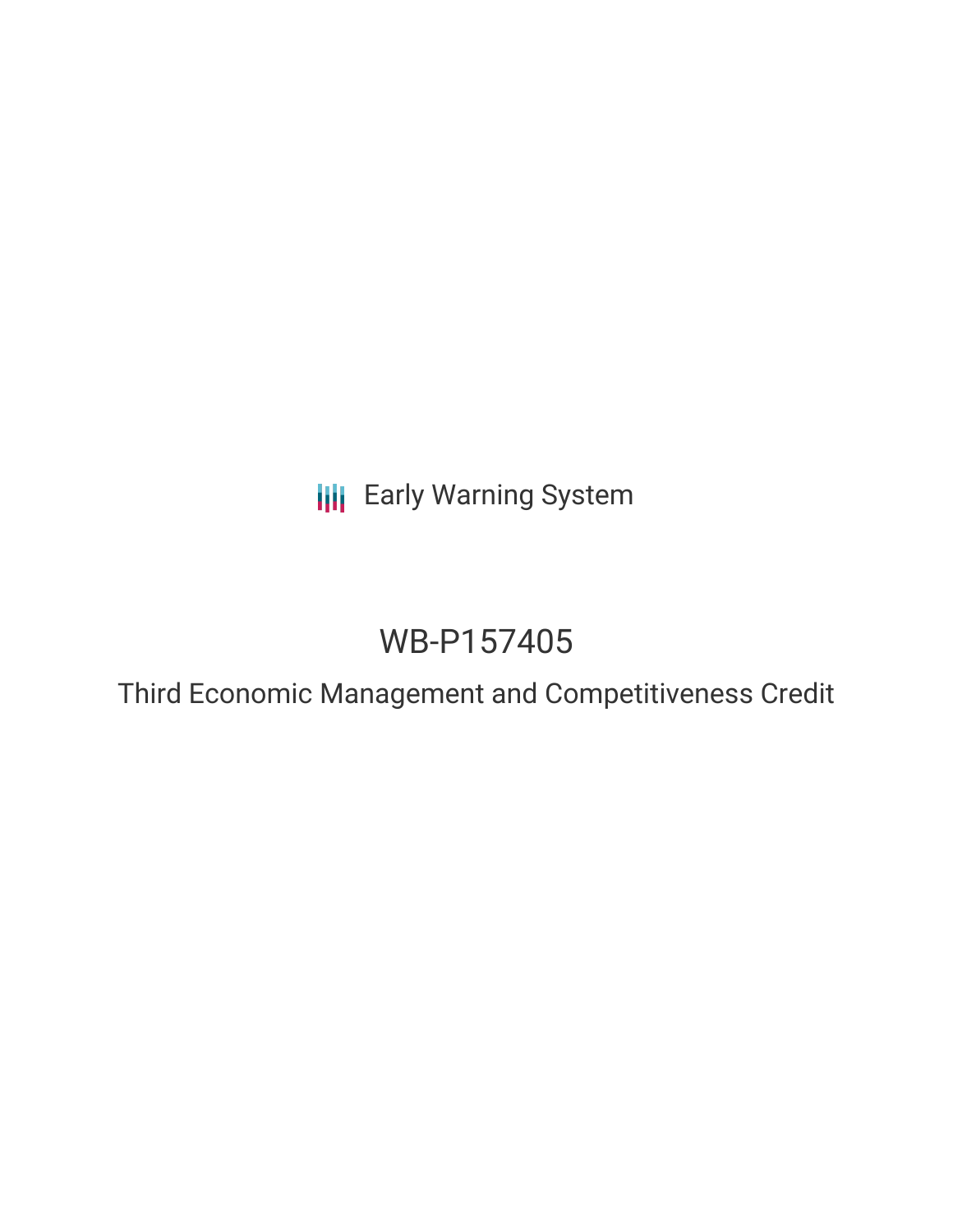

## **Quick Facts**

| <b>Countries</b>               | Vietnam               |
|--------------------------------|-----------------------|
| <b>Specific Location</b>       | National-wide         |
| <b>Financial Institutions</b>  | World Bank (WB)       |
| <b>Status</b>                  | Canceled              |
| <b>Bank Risk Rating</b>        | U                     |
| <b>Voting Date</b>             | 2016-05-12            |
| <b>Borrower</b>                | Government of Vietnam |
| <b>Sectors</b>                 | Industry and Trade    |
| <b>Investment Type(s)</b>      | Loan                  |
| <b>Investment Amount (USD)</b> | \$150.00 million      |
| <b>Project Cost (USD)</b>      | \$150.00 million      |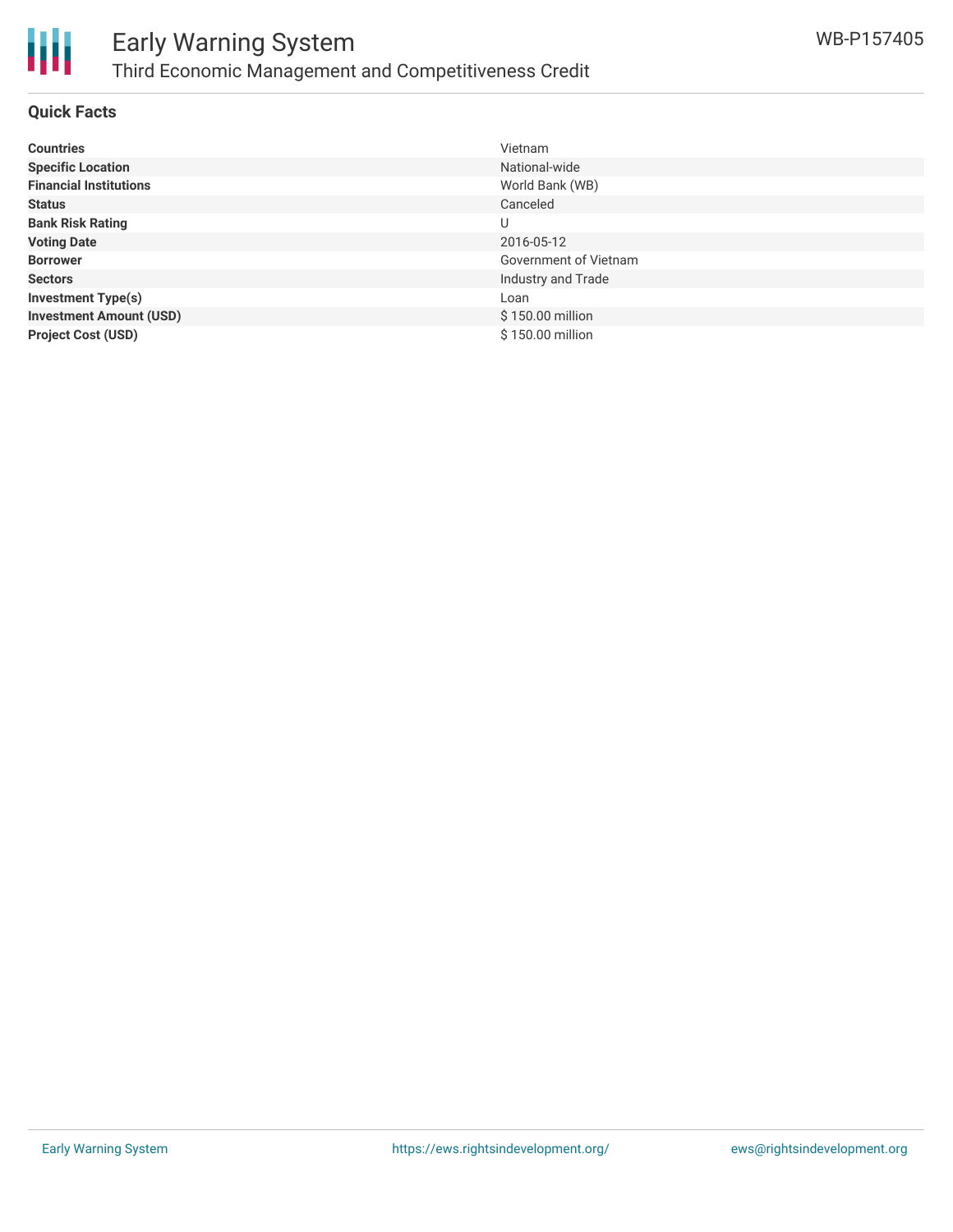

#### **Project Description**

The development objective of the Third Economic Management and Competitiveness Development Policy Operation (EMCC3) Project for Vietnam is to support an ambitious structural and economic governance reform program to raise Vietnam's competitiveness and medium growth potential, thereby laying the foundation for sustained progress in poverty reduction and shared prosperity.

This proposed EMCC3 concludes a programmatic series aimed at reinforcing selected structural reform priorities in the Government's Socio-Economic Development Plan (SEDP) 2011-2015.The operation is being prepared against the backdrop of robust macroeconomic performance. Vietnam's strong growth record and social achievements notwithstanding, there is a growing concern that the current growth model is facing emerging structural constraints. To reignite productivity-led growth, the government has adopted an ambitious structural and economic governance reform agenda, which is selectively reinforced by the EMCC series. The pillars of support are: (i) strengthened financial sector governance and fiscal management; (ii) improved public administration, SOE management and public investment management; and (iii) reduced administrative burden and strengthened tax and procurement policies. This final operation is structured around a narrowed, more focused set of nine prior actions with a commensurate reduction in the loan amount. Impact of the EMCC series continues to be subject to a number of risks. While the risk of major policy reversals is mitigated by continuity in the broad reform directions in the new SEDP (2016-2020), impact of the series could be undermined by piecemeal reform implementation either due to lack of resources, capacity constraints, weak policy and implementation coordination or resistance from special interest groups.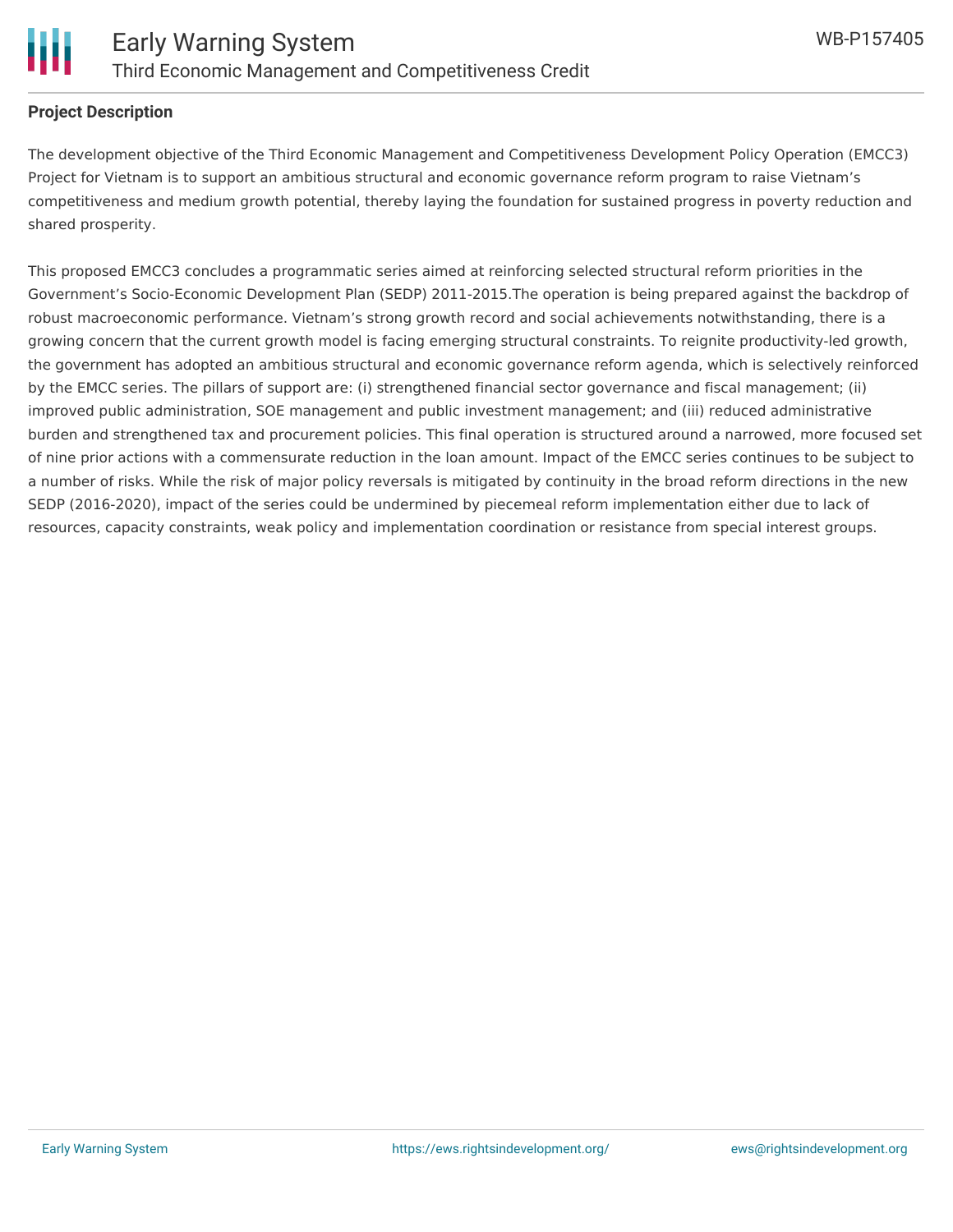

## **Investment Description**

World Bank (WB)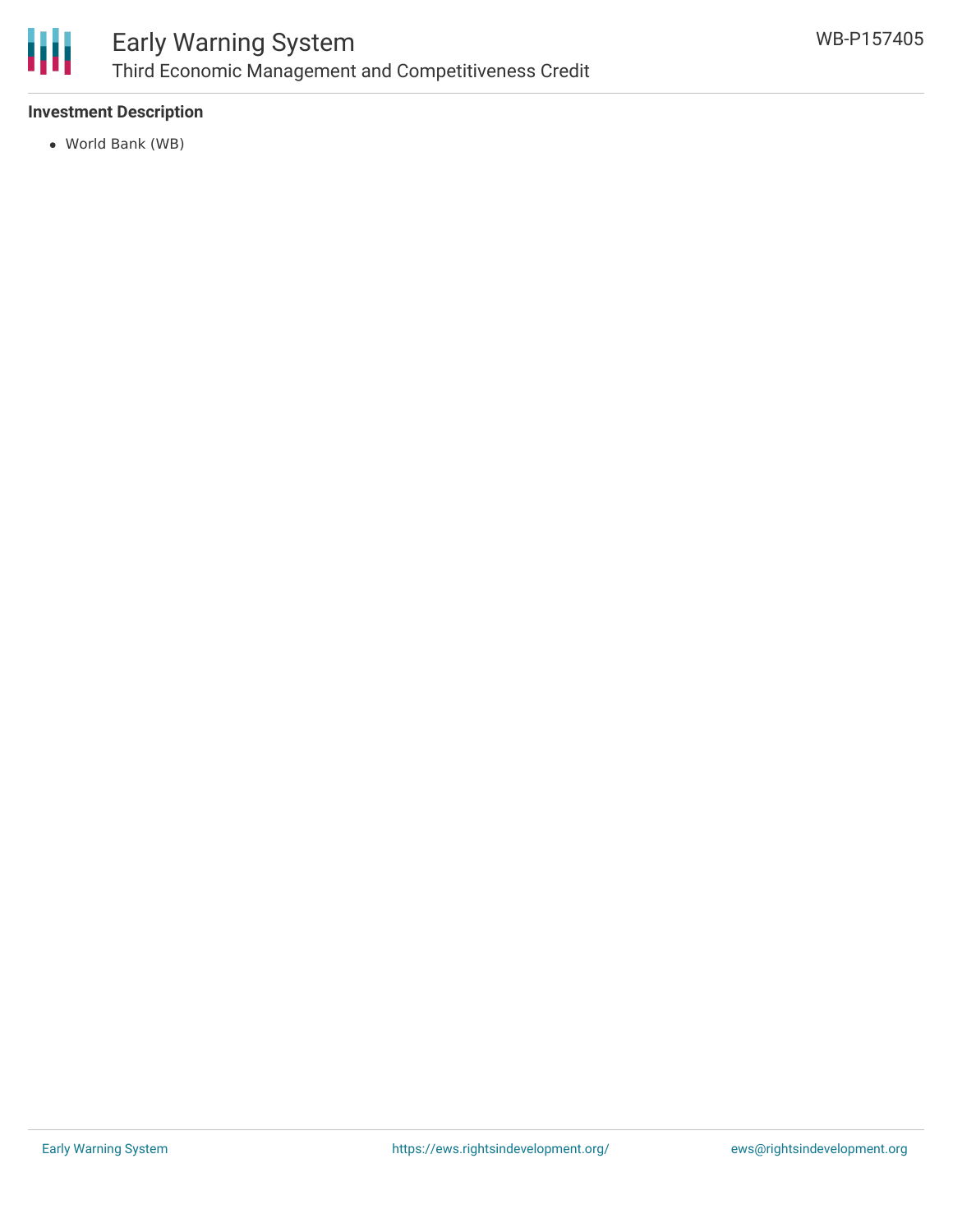

#### **Contact Information**

\*No contact information available\*

ACCOUNTABILITY MECHANISM OF WORLD BANK

The World Bank Inspection Panel is the independent complaint mechanism and fact-finding body for people who believe they are likely to be, or have been, adversely affected by a World Bank-financed project. If you submit a complaint to the Inspection Panel, they may investigate to assess whether the World Bank is following its own policies and procedures for preventing harm to people or the environment. You can contact the Inspection Panel or submit a complaint by emailing ipanel@worldbank.org. You can learn more about the Inspection Panel and how to file a complaint at: http://ewebapps.worldbank.org/apps/ip/Pages/Home.aspx.